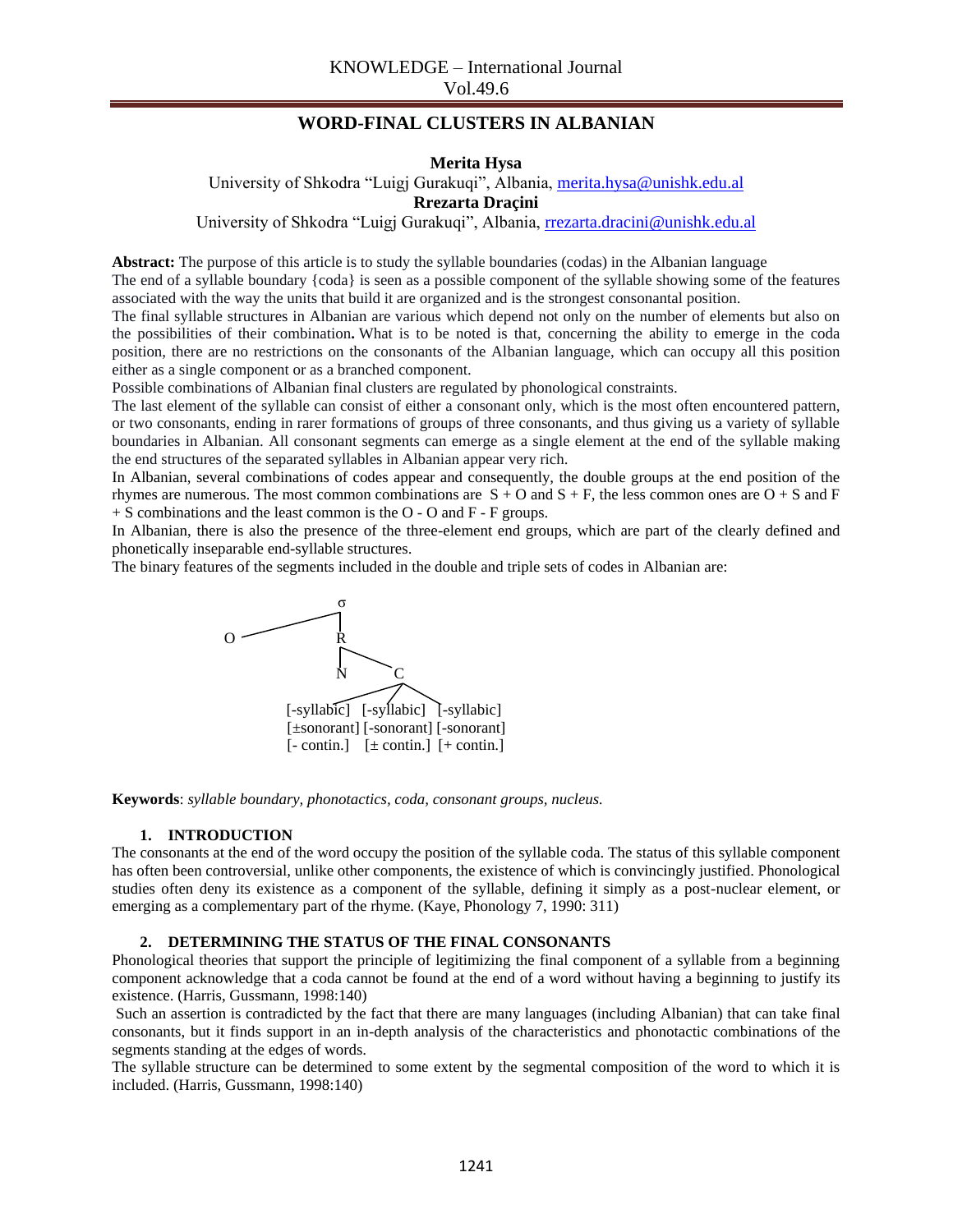Views that support or contradict the existence of the final structure of the syllable, or coda, are related to two different grammatical traditions. Western or Greco-Roman tradition sees the realization of this component through various metric realizations as well as versification techniques. (Harris, Gussmann, 1998:140)

This theory contradicts the views of an earlier Eastern tradition, which states that consonants at the end of a word occupy the position of the beginning of a silent syllable, which lacks a vocal nucleus.

Let us consider the fact that the final consonant of a word is a beginning, as such staying in this position it must be justified by the existence of a nucleus, which in this case is phonetically unrealized. An empty nucleus can be conceived as a unit having a latent (hidden) segmental composition, which can take phonetic form only if certain conditions are met that are related not only to phonotactic but also to elements related to lexical levels and postlexical. (Bafile, 2005:7)

In such a situation, the appearance of an empty nucleus in the phonological structure often comes as a result of certain diachronic and synchronous processes of vowel fallout or shifts that have occurred due to the influence of an extinct (stunted) vowel, as it may be in the case of historical changes of vowels, especially metaphony, which is thought to have been caused by the assimilative influence of a short Indo-European ending, which before being reduced turned low or medium vowels into high vowels, for example:

*natë-nati- net* (night) or

 $plak \sim plak\bar{i} \sim pleg$  etc.(old man)

In the second example, the vowel before being reduced in addition to the transformation of the subject vowel, has also caused the palatalization of the consonant  $/k /$ .

Other examples of these processes are unstressed internal vowel reductions.

The differences that exist between the languages that admit the existence of final consonants and the languages that do not admit such an existence are related precisely to the possibility that such a segment is justified as a beginning followed by an empty terminal nucleus, which can be, in most cases, phonetically unrealized. (Bafile, QL, 2005:9)

In support of the phonological presence of so-called 'stagnant' syllables (syllables with an unrealized, non-auditory vocal nucleus), some facts presented come from three main areas (Harris, Gussmann, 1998:140):

1. Typology of syllables in different languages

2. The stress of the word

3. Vowel length

Referring to a well-known classification, languages are divided into two major groups:

- The first group includes those languages that allow only open syllables (type CV), whereas the second group allows both types of syllables, the open syllables and closed syllables (CVC type).

Characteristics of the final code views are the following assumptions:

- Any language that contains the syllable types CV lacks at the same time the internal structures of the codes and the final consonants, as well.

- Any language that contains CVC types of syllables allows the two types of codes, both the internal and consonant end segments.

In many languages, the phenomenon of short closed syllables presupposes that a vowel and a follow-up consonant form a single syllable. (Harris, Gussmann, 1998:140)

Long vowels in languages such as English, for example, can appear either in the inner position or in the final position allowing the stressed nuclei to be branched (i.e to consist of more than one segment) into open syllables and often appear as simple structures in closed syllables.

Despite the problems that the status of the final component of the syllable has presented and the coincidences that have been made to it with the beginning of the syllable, the presence of the final segments in the syllable structures of different languages is never denied.

Since the syllable is phonologically considered a hierarchically organized structure in components, the role of each of its components cannot be denied, regardless of the different attitudes toward their status. We will return to the problem of identifying this element below when we have precisely defined the segments that are part of it.

Generally, in the arboreal structures in the presentation of the hierarchy of the syllable elements, there are two ways of schematizing its elements: in the two-level scheme, which is also the earliest presentation of the syllable structure, a specification of the components is observed, where the coda structure covers its right edge.

In the three-level scheme, the final syllable component no longer appears isolated but infolds the phonotactic specifics within a more complex structure, which is the rhyme. At this point, the existence of this component begins to be 'questioned' giving way to later theories that determine the status of the beginning of the syllable for these final consonant elements.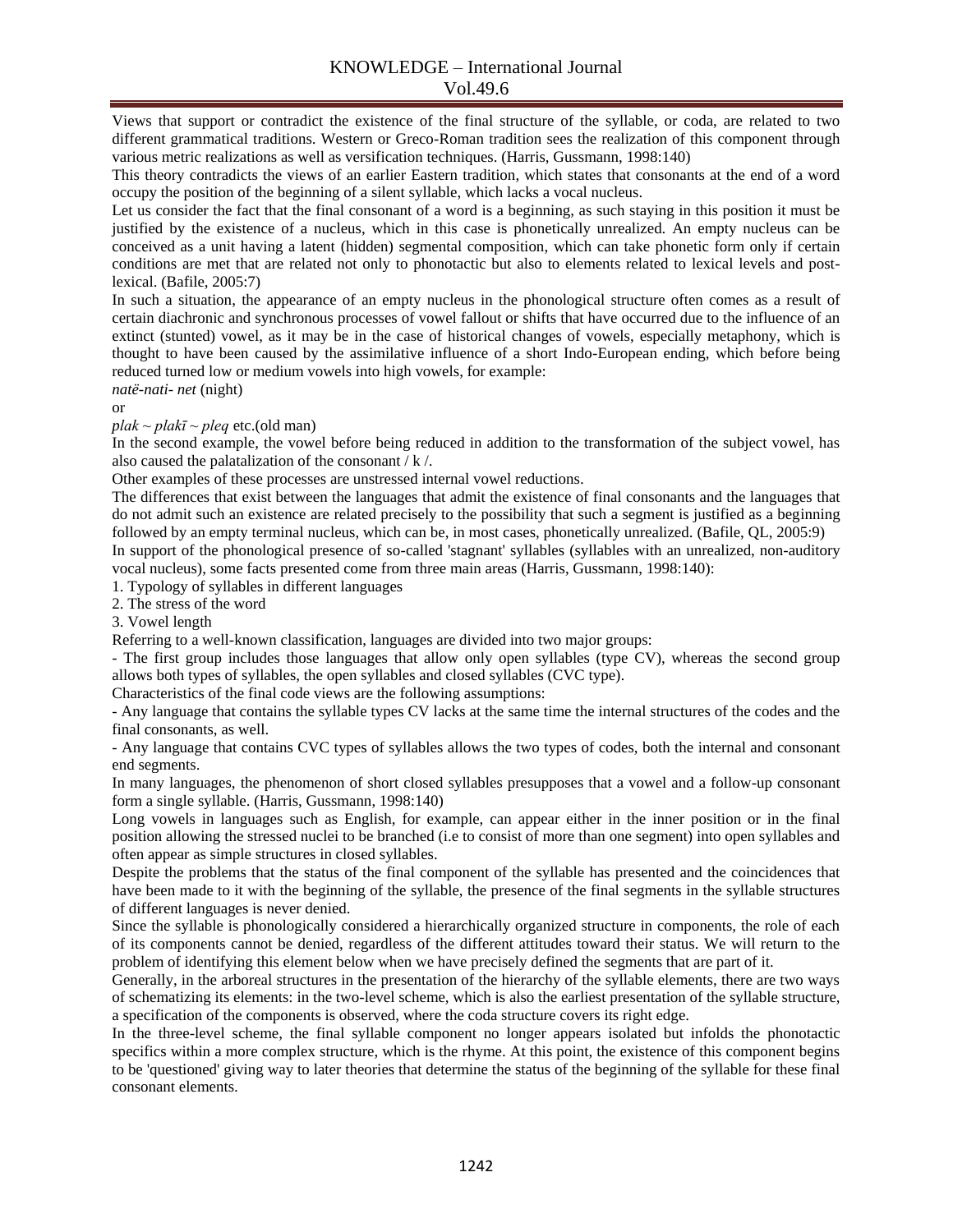Regarding the presence of consonants or groups of final consonants at the end of a word, languages are divided into two typological classes (Bafile, QL, 2005:8):

- languages that allow such final segments, sometimes imposing certain conditions, such as Spanish, English, or French; and

- languages that do not tolerate the presence of final consonants, such as Italian.

The Albanian language is part of the first group, bringing us a variety of combinations of consonantal segments in the final position.

### **3. THE WORD-FINAL SEGMENTS IN ALBANIAN**

Since the Albanian language is part of the group of languages that allow final consonant segments, let us look in more detail at their various combinations.

Compared to the beginning structure (onset), the end elements of the syllable are not numerous but they are presented with various combinations of segments.

The final element of the syllable can consist of either just one consonant, which is the pattern most often encountered or of two consonants ending with rarer formations of groups of three consonants, thus giving us very diverse final structures of syllables in Albanian.

Without any restrictions, all consonant segments can emerge as the only final element of the syllable, this makes the separate final structures of syllables in Albanian appear very rich.

# **4.** *PAIRS OF CONSONANTS*

The binary combinations of the final consonants that appear at the end of the syllables in the Albanian language are as follows:

| Consonant clusters |                              | Examples          |
|--------------------|------------------------------|-------------------|
|                    | Occlusive - occlusive        |                   |
| -kt                |                              | akt (act)         |
| $-pt$              |                              | koncept (concept) |
| -tk                |                              | petk (dress)      |
|                    | <i>Fricative - occlusive</i> |                   |
| -fsh               |                              | afsh (heat)       |
|                    | Occlusive - fricative        |                   |
| -ks                |                              | mpiks (coagulate) |
| -kth               |                              | bulkth (cricket)  |
| -ps                |                              | laps (pencil)     |
|                    | Fricative - occlusive        |                   |
| -ft                |                              | cift (couple)     |
| -ht                |                              | jaht (yacht)      |
| -sk                |                              | fresk (fresh)     |
| -st                |                              | bast (bet)        |
| -shk               |                              | dushk (oak)       |
| -sht               |                              | bisht (tail)      |
| -vd                |                              | lavd (praise)     |
| $-zg$              |                              | muzg (sunset)     |
|                    | Sonorant - occlusive         |                   |
| -jk                |                              | bujk (farmer)     |
| $-jt$              |                              | drejt(to)         |
| $-lb$              |                              | kalb (rot)        |
| $-l\varsigma$      |                              | gulç (gasp)       |
| $-1k$              |                              | kalk (limestone)  |
| $-lg$              |                              | shelg (willow)    |
| $-lt$              |                              | mjalt (honey)     |
| -lq                |                              | qelq (glass)      |
| $-11t$             |                              | amullt (stagnant) |
| $-11g$             |                              | pellg (pond)      |
| -mb                |                              | shkëmb (rock)     |
| -mp                |                              | kamp (camp)       |
| -mt                |                              | kumt (news)       |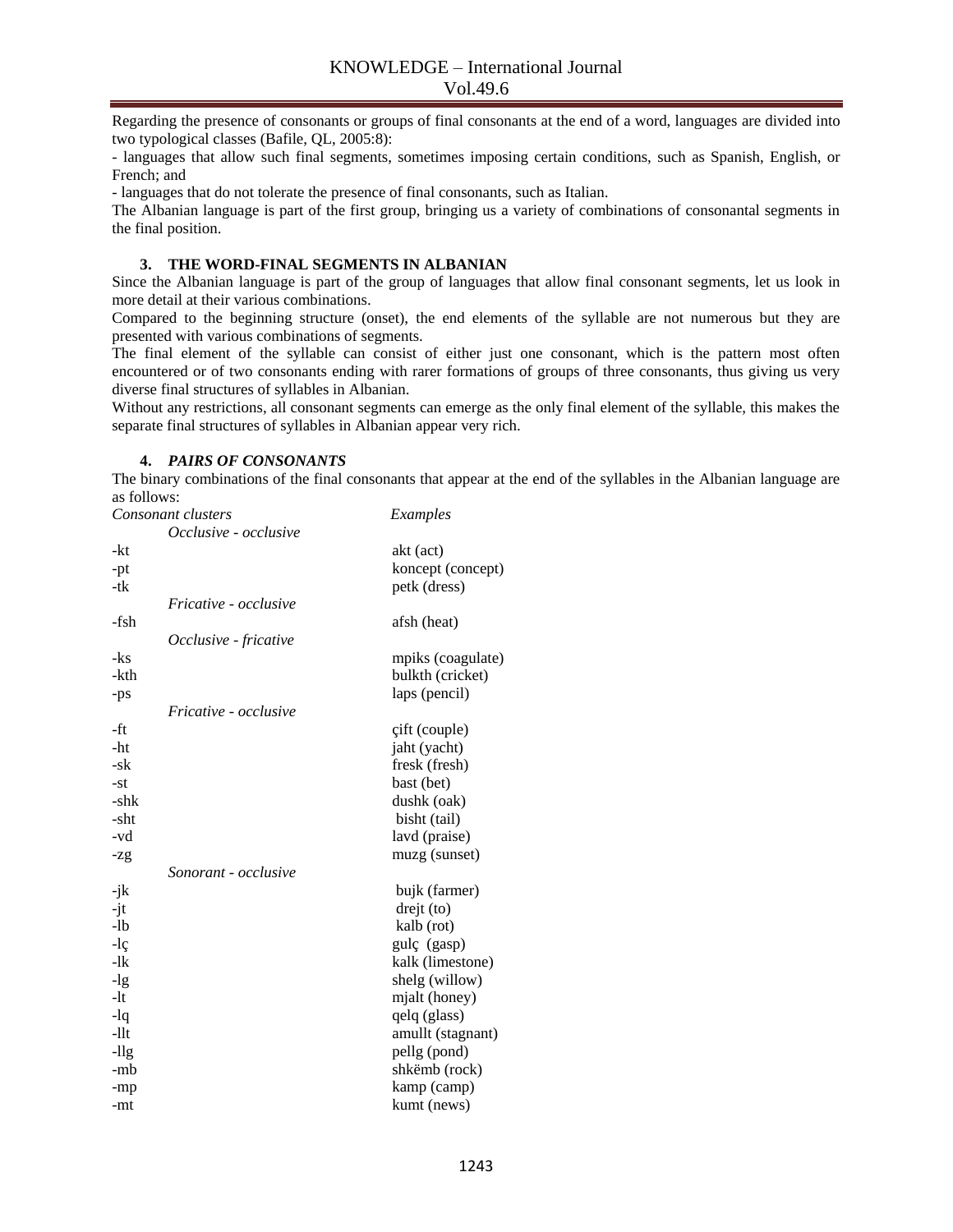# KNOWLEDGE – International Journal Vol.49.6

| $-nc$ | bilanc (balance)  |
|-------|-------------------|
| -nç   | vinc (crane)      |
| -nd   | fund (end)        |
| -nk   | bronk (bronchi)   |
| -ng   | cung (stub)       |
| -ngj  | qengj (lamb)      |
| -nt   | agjent (agent)    |
| -nxh  | tunxh (brass)     |
| -njt  | enjt (swell)      |
| -rb   | korb (raven)      |
| $-rc$ | divorc (divorc)   |
| $-rc$ | ngërç (kink)      |
| -rd   | absurd (absurd)   |
| -rk   | park (park)       |
| -rg   | varg (range)      |
| $-rs$ | mors (morse)      |
| -rt   | lart(up)          |
| -rth  | morth (frostbite) |
| -rp   | turp (shame)      |
| -rxh  | borxh (debt)      |
| -rrc  | morre (lousy)     |

As can be seen, in the Albanian language, the coda structure has a multitude of combination possibilities and, consequently, the double groups in the final position of the rhymes are numerous. The most common combinations are the *sonorant - occlusive* and *sonorant - fricative* combinations, the least common *occlusive-sonorant* and *fricative - sonorant* combinations, and very rarely the *occlusive - occlusive* and *fricative-fricative* groups.

Some of the words singled out above are borrowings, as such along with the semantic-grammatical specifics, they also present structural peculiarities. The problem becomes clearer if we consider precisely the groups of *occlusiveocclusive* and *fricative-fricative*, in which a few words, mainly borrowed, are included, as such along with the borrowings, new combinational possibilities have entered Albanian, which is not noticed just for this syllable component.

Discussions about the existence of the coda as a possible component of the syllable are not only related to the possibilities of combining the consonants in this position.

The principle of licensing a finite structure from a subsequent beginning can best illustrate the relationships between these two components, especially when defining clear boundaries between elements is difficult. These are two special phonological situations, one related to the identification of the components in the body of the word and the other to the final ones when they are legitimized by the existence of empty nuclei.

The binary features of the segments included in the double sets of codes in Albanian are:



In addition to the double groups, in the Albanian language, the presence of final groups consisting of three elements is noticed, which are part of the final structures of the syllable as well as the initial groups, clearly defined and phonetically inseparable.

Possible limitations related to the number of the end segments of the syllables are noticed by considering the phonological features of languages, one of which is the hierarchy of the sound sonority, which to a considerable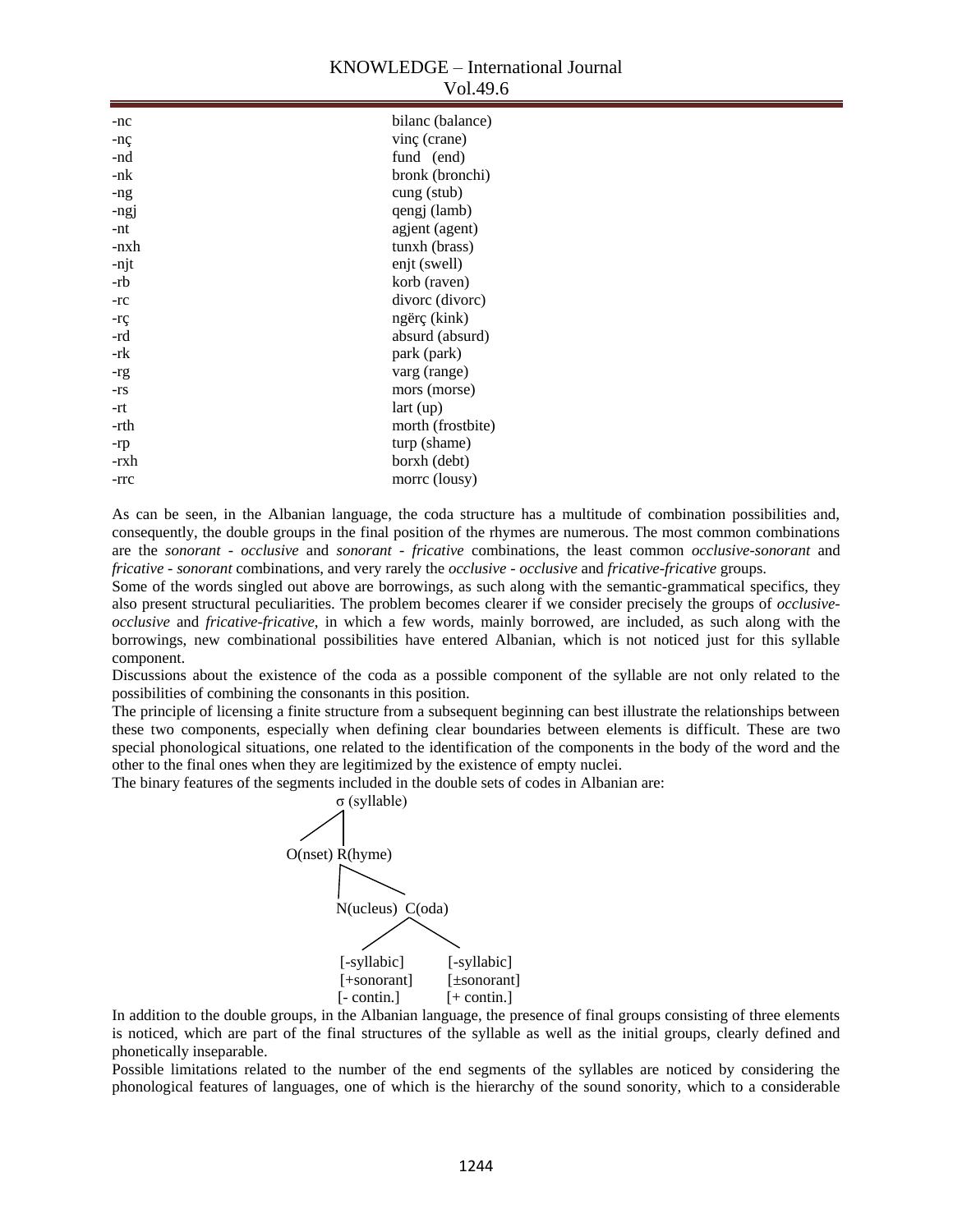extent solves the problem of defining syllable boundaries, excluding here the initial syllables in which violations of the sonority hierarchy are seen.

In the Albanian language, end groups are consisting of three elements. Dividing them according to the classes of consonants that enter into triple combinations, we receive:

*Occlusives- fricative- occlusives* 

| -kst                             | tekst (text)        |  |  |
|----------------------------------|---------------------|--|--|
| -psht                            | kopsht (garden)     |  |  |
| Sonorant - occlusive - fricative |                     |  |  |
| -nkth                            | ankth (anxiety)     |  |  |
| -nks                             | sfinks (sphinx)     |  |  |
| -mbth                            | gjembth (thorn)     |  |  |
| -ndth                            | endth (weave)       |  |  |
| -rkth                            | barkth (tummy)      |  |  |
| Sonorant - occlusive - occlusive |                     |  |  |
| -nkt                             | instinkt (instinct) |  |  |
| -rkt                             | infarkt (infarct)   |  |  |
|                                  |                     |  |  |

*Fricative - occlusive - Fricative*

-shkth ashkth (touchwood) -shtth bishtth (tail)

The scheme of binary features of these triangular structures depending on the segments that are part of them can be presented as follows:



#### **5. CONCLUSIONS**

As seen from the above presentation, these groups are fewer in number, unlike the initial groups, which are more diverse. However, their presence in this position makes the Albanian phonological system very rich in relation not only to the possibility of the existence of the components of the final triangles but also to the variety of segments that are part of them.

The Albanian language does not place restrictions on the selection of the final segments when these are single consonants: any Albanian consonant can appear in the position of the code, especially at the end of words. In addition, the codas in the body of the words are formed by the dissolution of groups of onsets, because of the change of syllable boundaries. In this way, in Albanian, there is no phonotactic restriction regarding the segments that are part of the coda structure, regardless of its position in question.

Phonotactic constraints apply to pairs and triple groups, where not all combination possibilities are realized. It goes without saying that as the number of segments increases, the chances of three-segment groups appearing decrease.

In contrast to the initial triple groups, the final groups are not numerous in number and limited possibilities of combining segments are observed. Some of them are separated from the body of foreign words, which is not noticed in the initial groups, most of which have a formation following the word-formation structures of the Albanian language (a considerable number of three-consonant onsets are created thanks to prefix formations).

Analyzing these final groups of consonants we see that a part of these groups are created as a result of paradigmatic addition, while some other groups are as structural derivations of foreign words, who has entered the Albanian language and has become part of it.

## **REFERENCES**

Bafile, L. (2005). *Struttura sillabica e consonanti finali in varieta italiane*, Quaderni del Dipartimento di Linguistica, Universitá di Firenze, 15, 2005, p. 1-25.

Blaho, S. (2004). *Syllabic consonants in strict CV*, Pázmany Péter University at Piliscsaba